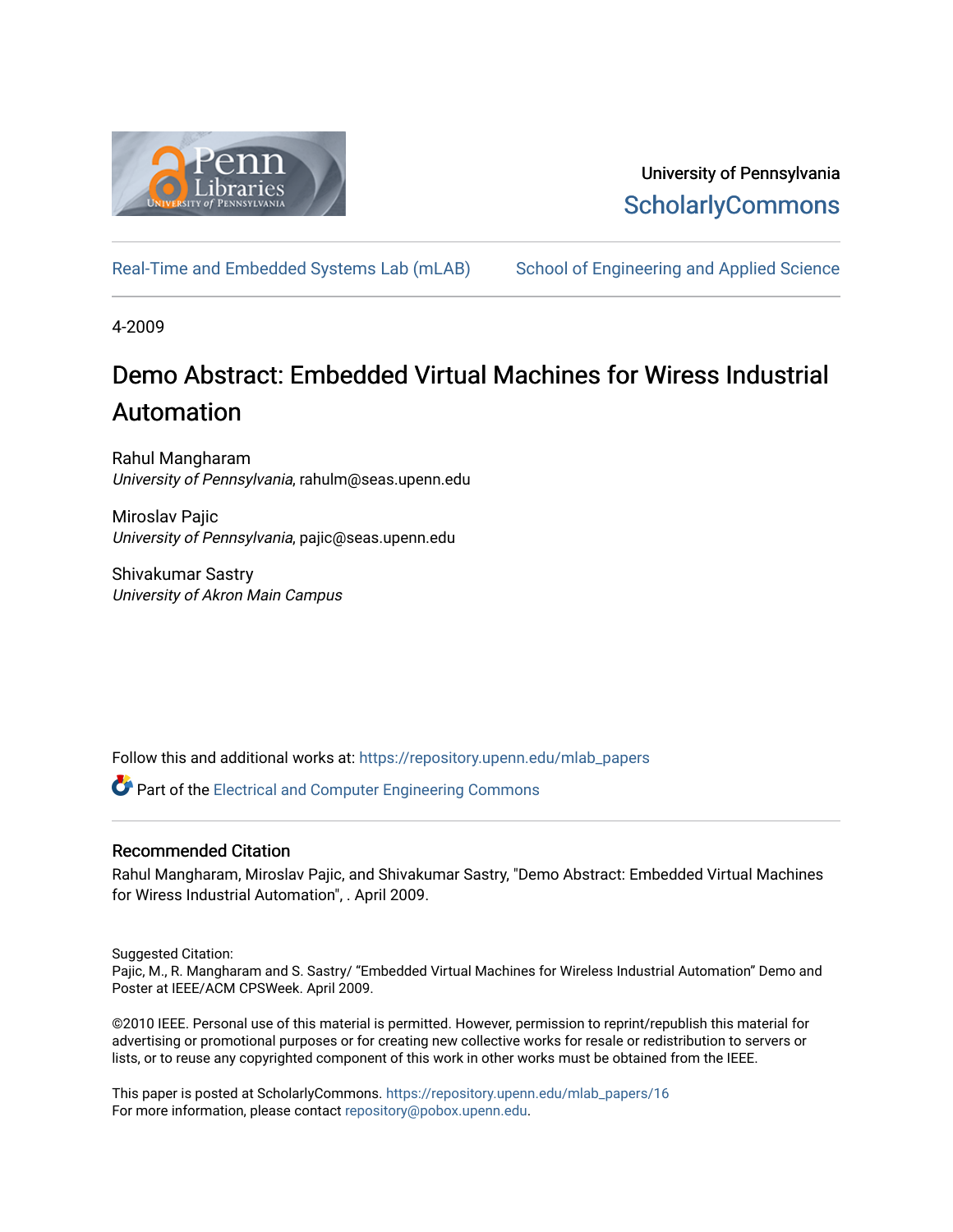## Demo Abstract: Embedded Virtual Machines for Wiress Industrial Automation

## Abstract

The factory of the future is the Wireless Factory - fully programmable, nimble and adaptive to planned mode changes and unplanned faults. Today automotive assembly lines loose over \$22,000 per minute of downtime. The systems are rigid, difficult to maintain, operate and diagnose. Our goal is to demonstrate the initial architecture and protocols for all-wireless factory control automation. Embedded wireless networks have largely focused on open-loop sensing and monitoring. To address actuation in closed-loop wireless control systems there is a strong need to re-think the communication architectures and protocols for reliability, coordination and control. As the links, nodes and topology of wireless systems are inherently unreliable, such timecritical and safety-critical applications require programming abstractions where the tasks are assigned to the sensors, actuators and controllers as a single component rather than statically mapping a set of tasks to a specific physical node at design time. To this end, we introduce the Embedded Virtual Machine (EVM), a powerful and flexible runtime system where virtual components and their properties are maintained across node boundaries. EVM-based algorithms introduce new capabilities such as provably minimal graceful degradation during sensor/actuator failure, adaptation to mode changes and runtime optimization of resource consumption. Through the design of a micro-factory we aim to demonstrate the capabilities of EVM-based wireless networks.

## Keywords

Real-time systems, embedded systems, wireless sensor networks, virtual machines

### **Disciplines**

Electrical and Computer Engineering | Engineering

### **Comments**

### Suggested Citation:

Pajic, M., R. Mangharam and S. Sastry/ "Embedded Virtual Machines for Wireless Industrial Automation" Demo and Poster at IEEE/ACM CPSWeek. April 2009.

©2010 IEEE. Personal use of this material is permitted. However, permission to reprint/republish this material for advertising or promotional purposes or for creating new collective works for resale or redistribution to servers or lists, or to reuse any copyrighted component of this work in other works must be obtained from the IEEE.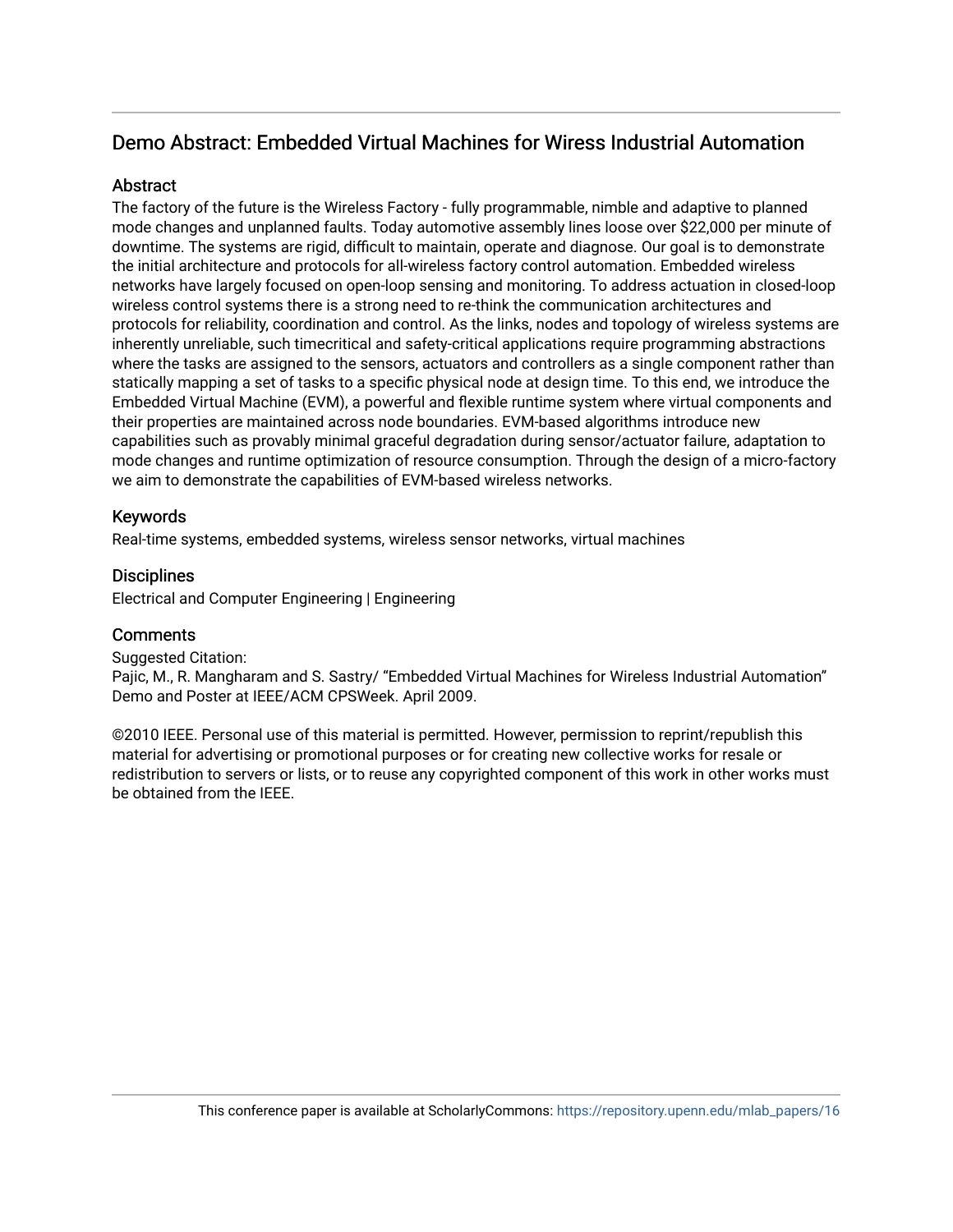## **Demo Abstract: Embedded Virtual Machines for Wireless Industrial Automation**

. University of Pennsylvania University of Akron . {rahulm, pajic}@seas.upenn.edu ssastry@uakron.edu

Rahul Mangharam Miroslav Pajic **Shivakumar Sastry . Dept.** of Electrical & Systems Engineering Dept. Electrical & Computer Engineering

#### ABSTRACT

The factory of the future is the Wireless Factory - fully programmable, nimble and adaptive to planned mode changes and unplanned faults. Today automotive assembly lines loose over \$22,000 per minute of downtime. The systems are rigid, difficult to maintain, operate and diagnose. Our goal is to demonstrate the initial architecture and protocols for all-wireless factory control automation. Embedded wireless networks have largely focused on open-loop sensing and monitoring. To address actuation in closed-loop wireless control systems there is a strong need to re-think the communication architectures and protocols for reliability, coordination and control. As the links, nodes and topology of wireless systems are inherently unreliable, such timecritical and safety-critical applications require programming abstractions where the tasks are assigned to the sensors, actuators and controllers as a single component rather than statically mapping a set of tasks to a specific physical node at design time. To this end, we introduce the Embedded Virtual Machine (EVM), a powerful and flexible runtime system where virtual components and their properties are maintained across node boundaries. EVM-based algorithms introduce new capabilities such as provably minimal graceful degradation during sensor/actuator failure, adaptation to mode changes and runtime optimization of resource consumption. Through the design of a micro-factory we aim to demonstrate the capabilities of EVM-based wireless networks.

**Keywords:** Real-time systems, embedded systems, wireless sensor networks, virtual machines.

#### 1. INTRODUCTION

Embedded Wireless Sensor-Actuator-Controller (WSAC) networks are emerging as a practical means to monitor and operate automation systems with lower setup/maintenance costs. While the physical benefits of wireless, in terms of cable replacement, are apparent, automation manufacturers and plant owners have increasing interest in the logical

*IPSN'09,* April 15–18, 2009, San Francisco, California, USA.

Copyright 2009 ACM 978-1-60558-371-6/09/04 ...\$5.00.

benefits.

With multi-hop WSAC networks, it is possible to build modular systems which can be swapped out for off-line maintenance during faults. Modular systems can be dynamically assigned to be primary or backup on the basis of available resources or availability of the desired calibration. Modularity allows for incremental expansion of the plant and is a major consideration in emerging economies. WSAC networks allow for runtime configuration where resources can be re-appropriated on-demand, for example when throughput targets change due to lower price electricity during off-peak hours or due to seasonal changes in end-to-end demand.

While WSAC networks facilitate both planned and unplanned mode changes, runtime programmable WSAC networks allow for flexible item-by-item process customization. For example, a high demand for fuel-efficient Toyota Prius' will require major retooling of a traditional wired factory that is designed for the Toyota Camry chassis. With reprogrammable WSAC, the assembly line stations can adapt to a schedule where every 3 Camrys are interleaved with 2 Prius' with synchronized changes in operation modes and assembly line operations.

To this end, we introduce the Embedded Virtual Machine (EVM), a powerful and flexible runtime system where virtual components and their properties are maintained across node boundaries. EVMs differ from classical virtual machines (VM). In the enterprise or on PCs, one (powerful) physical machine may be partitioned to host multiple virtual machines for higher resource utilization. On the other hand, in the embedded domain, an EVM is composed across multiple physical nodes with a goal to maintain correct and



**Figure 1: nano-RK sensor RTOS with interfaces to the EVM. EVM includes parametric and programmable control algorithms for runtime logical-task to physical-node mapping.**

Permission to make digital or hard copies of all or part of this work for personal or classroom use is granted without fee provided that copies are not made or distributed for profit or commercial advantage and that copies bear this notice and the full citation on the first page. To copy otherwise, to republish, to post on servers or to redistribute to lists, requires prior specific permission and/or a fee.